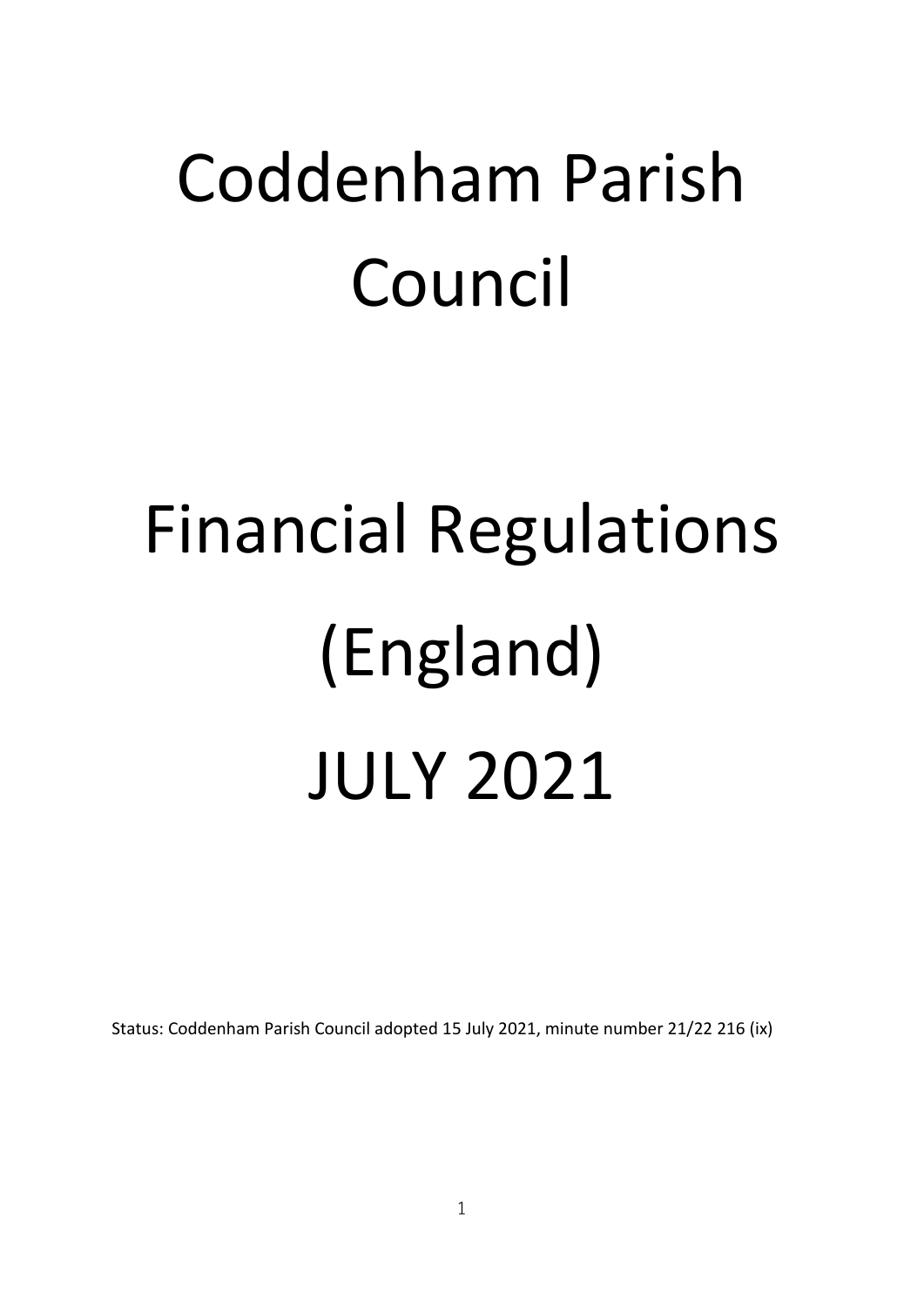| 1. General                                                            | 3  |
|-----------------------------------------------------------------------|----|
| 2. Accounting and audit (internal and external)                       | 5  |
| 3. Annual estimates (budget) and forward planning                     | 6  |
| 4. Budgetary control and authority to spend                           | 6  |
| 5. Banking arrangements and authorisation of payments                 | 8  |
| 6. Instructions for the making of payments                            | 9  |
| 7. Payment of salaries                                                | 11 |
| 8. Loans and investments                                              | 12 |
| 9. Income                                                             | 13 |
| 10. Orders for work, goods and services                               | 13 |
| 11. Contracts                                                         | 14 |
| 12. Payments under contracts for building or other construction works | 15 |
| 13. Assets, properties and estates                                    | 16 |
| 14. Insurance                                                         | 16 |
| 15. Risk management                                                   | 17 |
| 17. Suspension and revision of Financial Regulations                  | 17 |

These Financial Regulations were adopted by the council at its meeting held on 15 July 2021.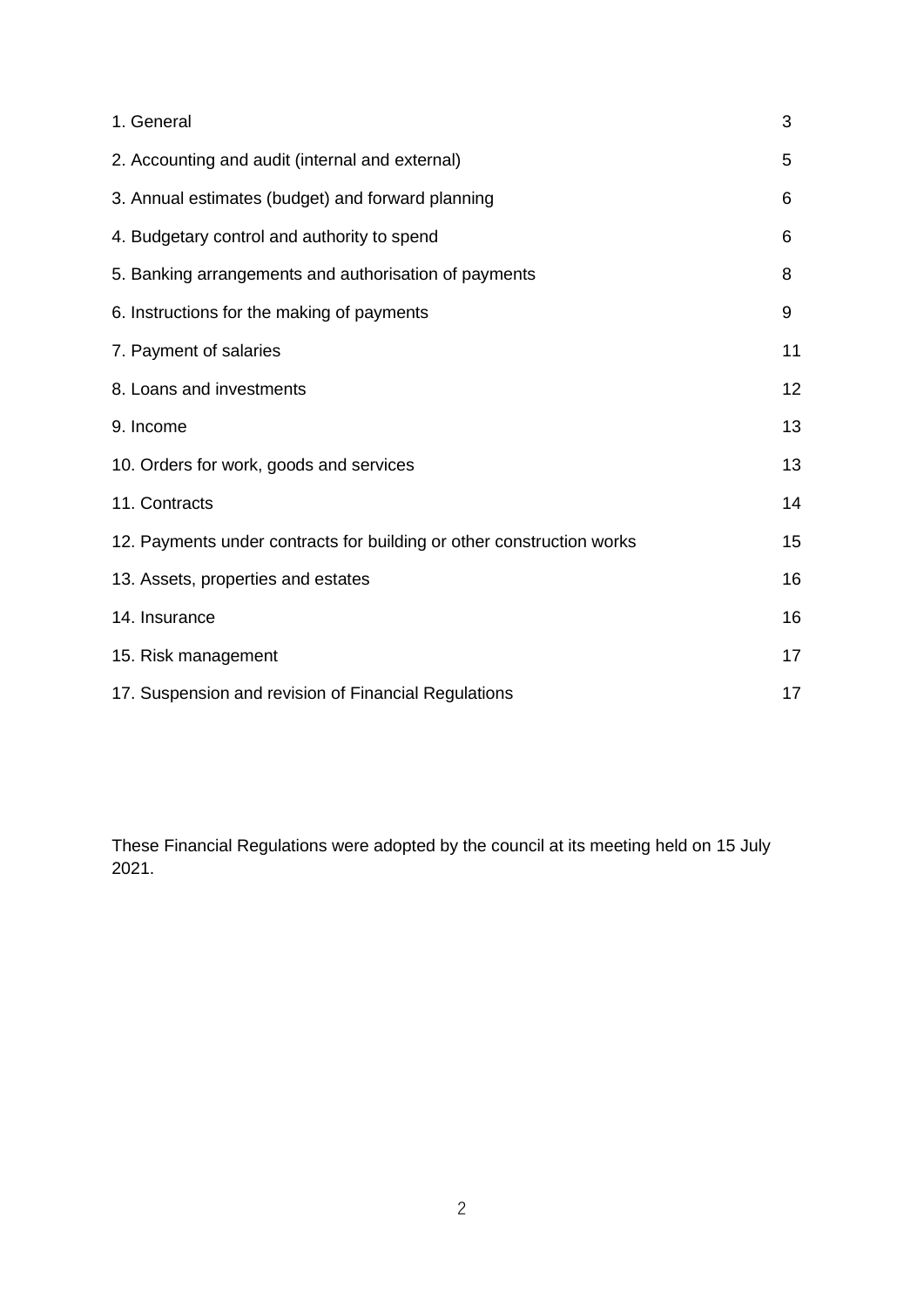# **1. General**

1.1. These financial regulations govern the conduct of financial management by the council and may only be amended or varied by resolution of the council. Financial regulations are one of the council's three governing policy documents providing procedural guidance for members and officers. Financial regulations must be observed in conjunction with the council's standing orders<sup>1</sup> and any individual financial regulations relating to contracts.

1.2. The council is responsible in law for ensuring that its financial management is adequate and effective and that the council has a sound system of internal control which facilitates the effective exercise of the council's functions, including arrangements for the management of risk.

1.3. The council's accounting control systems must include measures:

- for the timely production of accounts;
- that provide for the safe and efficient safeguarding of public money;
- to prevent and detect inaccuracy and fraud; and
- identifying the duties of officers.

1.4. These financial regulations demonstrate how the council meets these responsibilities and requirements.

1.5. At least once a year, prior to approving the Annual Governance Statement, the council must review the effectiveness of its system of internal control which shall be in accordance with proper practices.

1.6. Deliberate or wilful breach of these Regulations by an employee may give rise to disciplinary proceedings.

1.7. Members of council are expected to follow the instructions within these Regulations and not to entice employees to breach them. Failure to follow instructions within these Regulations brings the office of councillor into disrepute.

1.8. The Responsible Financial Officer (RFO) holds a statutory office to be appointed by the council. The Clerk has been appointed as RFO for this council and these regulations will apply accordingly.

1.9. The RFO;

- acts under the policy direction of the council;
- administers the council's financial affairs in accordance with all Acts, Regulations and proper practices;
- determines on behalf of the council its accounting records and accounting control systems;
- ensures the accounting control systems are observed;
- maintains the accounting records of the council up to date in accordance with proper practices;

<sup>1</sup> Model Standing Orders for Councils (2018 Edition) is available from NALC (©NALC 2018)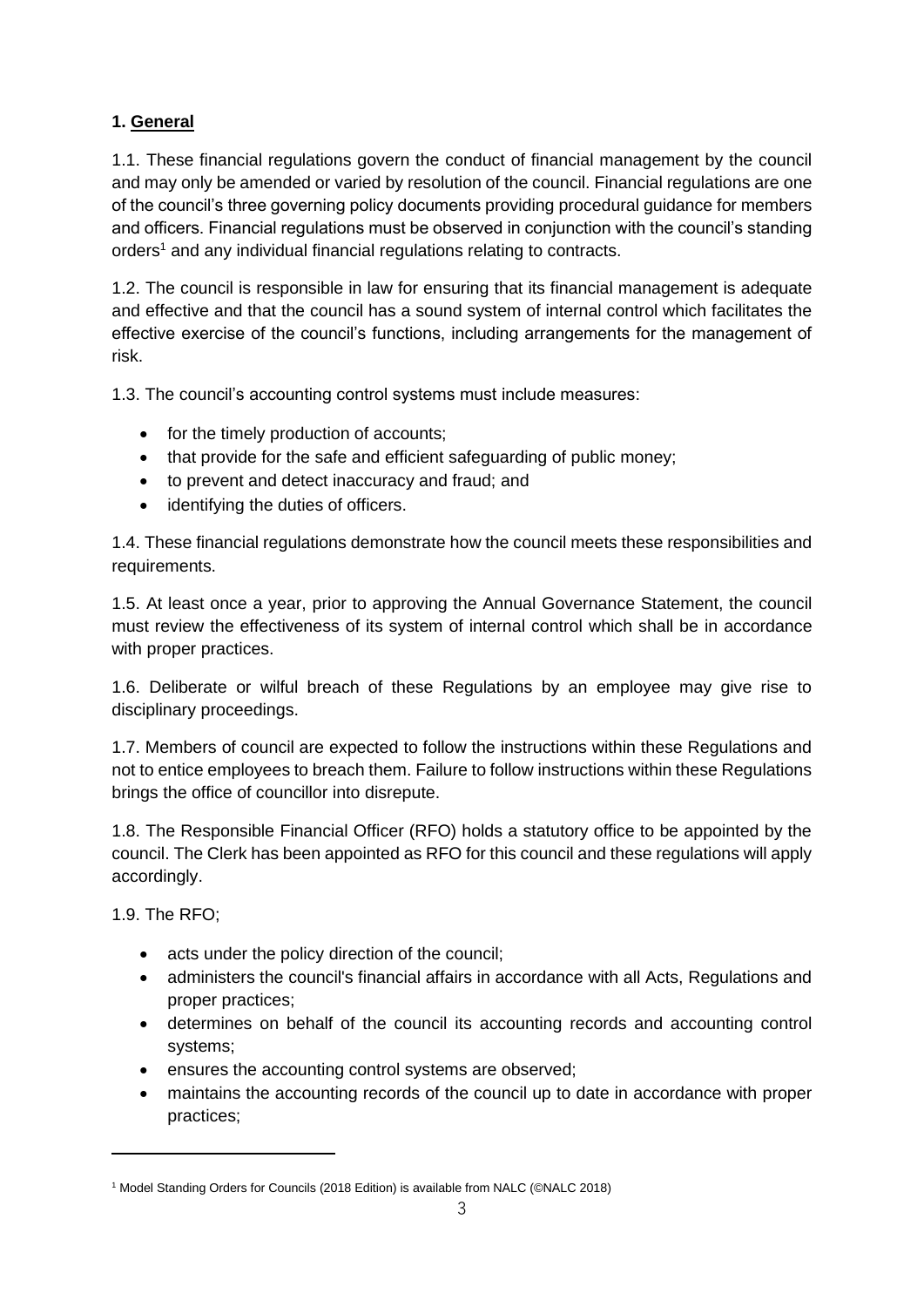- assists the council to secure economy, efficiency and effectiveness in the use of its resources; and
- produces financial management information as required by the council.

1.10. The accounting records determined by the RFO shall be sufficient to show and explain the council's transactions and to enable the RFO to ensure that any income and expenditure account and statement of balances, or record of receipts and payments and additional information, as the case may be, or management information prepared for the council from time to time comply with the Accounts and Audit Regulations.

1.11. The accounting records determined by the RFO shall in particular contain:

- entries from day to day of all sums of money received and expended by the council and the matters to which the income and expenditure or receipts and payments account relate;
- a record of the assets and liabilities of the council: and
- wherever relevant, a record of the council's income and expenditure in relation to claims made, or to be made, for any contribution, grant or subsidy.

1.12. The accounting control systems determined by the RFO shall include:

- procedures to ensure that the financial transactions of the council are recorded as soon as reasonably practicable and as accurately and reasonably as possible;
- procedures to enable the prevention and detection of inaccuracies and fraud and the ability to reconstruct any lost records;
- identification of the duties of officers dealing with financial transactions and division of responsibilities of those officers in relation to significant transactions;
- procedures to ensure that uncollectable amounts, including any bad debts are not submitted to the council for approval to be written off except with the approval of the RFO and that the approvals are shown in the accounting records; and
- measures to ensure that risk is properly managed.

1.13. The council is not empowered by these Regulations or otherwise to delegate certain specified decisions. In particular any decision regarding:

- setting the final budget or the precept (council tax requirement):
- approving accounting statements;
- approving an annual governance statement;
- borrowing;
- writing off bad debts;
- declaring eligibility for the General Power of Competence; and
- addressing recommendations in any report from the internal or external auditors, shall be a matter for the full council only.

1.14. In addition, the council must:

- determine and keep under regular review the bank mandate for all council bank accounts;
- approve any grant or a single commitment in excess of £1; and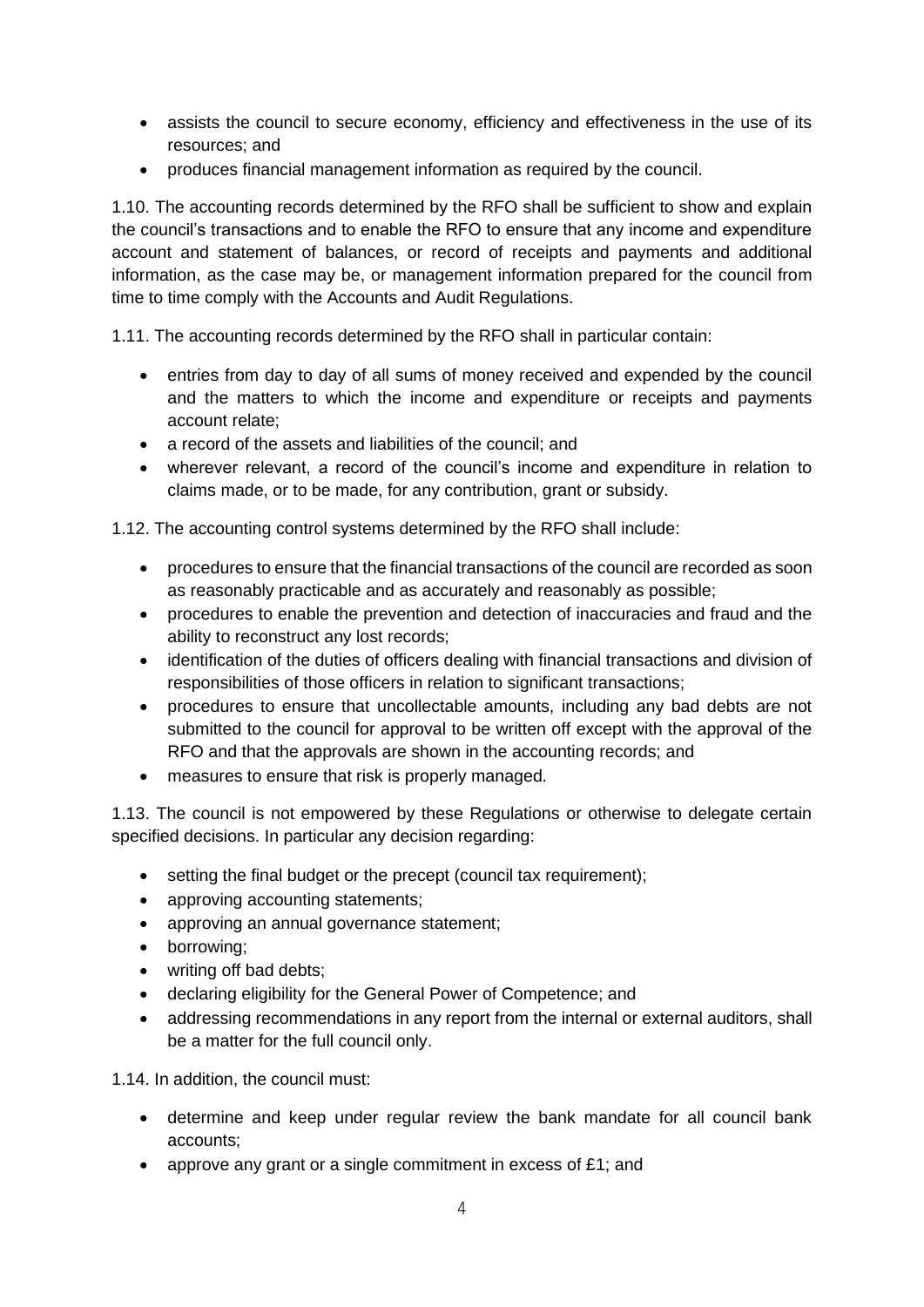• in respect of the annual salary for any employee have regard to recommendations about annual salaries of employees made by the relevant committee in accordance with its terms of reference.

1.15. In these financial regulations, references to the Accounts and Audit Regulations or 'the regulations' shall mean the regulations issued under the provisions of section 27 of the Audit Commission Act 1998, or any superseding legislation, and then in force unless otherwise specified.

In these financial regulations the term 'proper practice' or 'proper practices' shall refer to guidance issued in *Governance and Accountability for Local Councils - a Practitioners' Guide (England)* issued by the Joint Practitioners Advisory Group (JPAG), available from the websites of NALC and the Society for Local Council Clerks (SLCC).

# **2. Accounting and Audit (Internal and External)**

2.1. All accounting procedures and financial records of the council shall be determined by the RFO in accordance with the Accounts and Audit Regulations, appropriate guidance and proper practices.

2.2. On a regular basis, at least once in each quarter, and at each financial year end, a member other than the Chairman or a cheque signatory shall be appointed to verify bank reconciliations (for all accounts) produced by the RFO. The member shall sign the reconciliations and the original bank statements (or similar document) as evidence of verification. This activity shall on conclusion be reported, including any exceptions, to and noted by the council.

2.3. The RFO shall complete the annual statement of accounts, annual report, and any related documents of the council contained in the Annual Return (as specified in proper practices) as soon as practicable after the end of the financial year and having certified the accounts shall submit them and report thereon to the council within the timescales set by the Accounts and Audit Regulations.

2.4. The council shall ensure that there is an adequate and effective system of internal audit of its accounting records, and of its system of internal control in accordance with proper practices. Any officer or member of the council shall make available such documents and records as appear to the council to be necessary for the purpose of the audit and shall, as directed by the council, supply the RFO, internal auditor, or external auditor with such information and explanation as the council considers necessary for that purpose.

2.5. The internal auditor shall be appointed by and shall carry out the work in relation to internal controls required by the council in accordance with proper practices.

2.6. The internal auditor shall:

- be competent and independent of the financial operations of the council;
- report to council in writing, or in person, on a regular basis with a minimum of one annual written report during each financial year;
- to demonstrate competence, objectivity and independence, be free from any actual or perceived conflicts of interest, including those arising from family relationships; and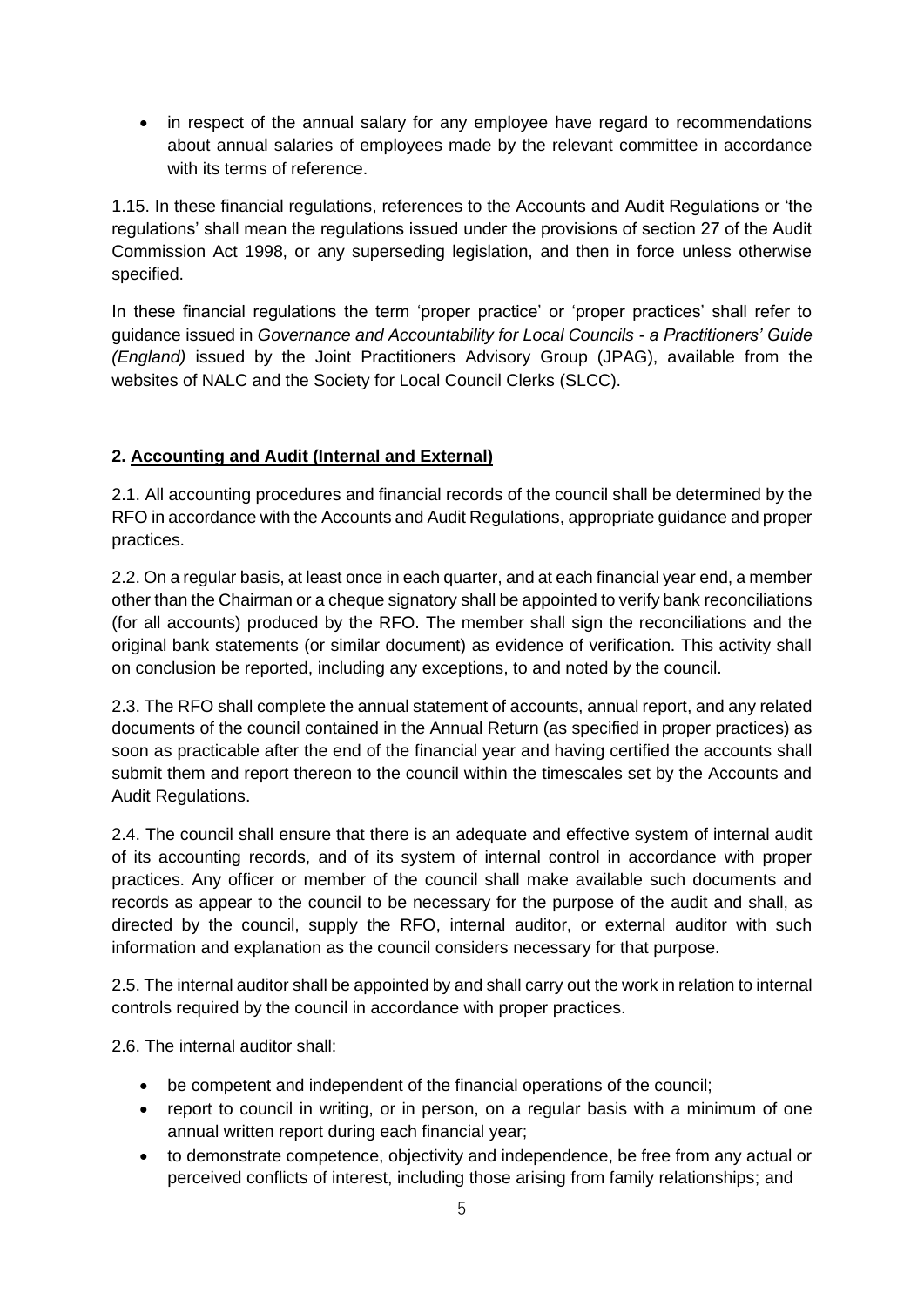- has no involvement in the financial decision making, management or control of the council.
- 2.7. Internal or external auditors may not under any circumstances:
	- perform any operational duties for the council;
	- initiate or approve accounting transactions; or
	- direct the activities of any council employee, except to the extent that such employees have been appropriately assigned to assist the internal auditor.

2.8. For the avoidance of doubt, in relation to internal audit the terms 'independent' and 'independence' shall have the same meaning as is described in proper practices.

2.9. The RFO shall make arrangements for the exercise of electors' rights in relation to the accounts including the opportunity to inspect the accounts, books, and vouchers and display or publish any notices and statements of account required by Audit Commission Act 1998, or any superseding legislation, and the Accounts and Audit Regulations.

2.10. The RFO shall, without undue delay, bring to the attention of all councillors any correspondence or report from internal or external auditors.

#### **3. Annual Estimates (Budget) and Forward Planning**

3.1. Each committee (if any) shall review its three-year forecast of revenue and capital receipts and payments. Having regard to the forecast, it shall thereafter formulate and submit proposals for the following financial year to the council not later than the end of [November] each year including any proposals for revising the forecast.

3.2. The RFO must each year, by no later than November, prepare detailed estimates of all receipts and payments including the use of reserves and all sources of funding for the following financial year in the form of a budget to be considered by the relevant committee and the council.

3.3. The council shall consider annual budget proposals in relation to the council's three year forecast of revenue and capital receipts and payments including recommendations for the use of reserves and sources of funding and update the forecast accordingly.

3.4. The council shall fix the precept (council tax requirement), and relevant basic amount of council tax to be levied for the ensuing financial year not later than by the end of January each year. The RFO shall issue the precept to the billing authority and shall supply each member with a copy of the approved annual budget.

3.5. The approved annual budget shall form the basis of financial control for the ensuing year.

# **4. Budgetary Control and Authority to Spend**

4.1. Expenditure on revenue items may be authorised up to the amounts included for that class of expenditure in the approved budget. This authority is to be determined by: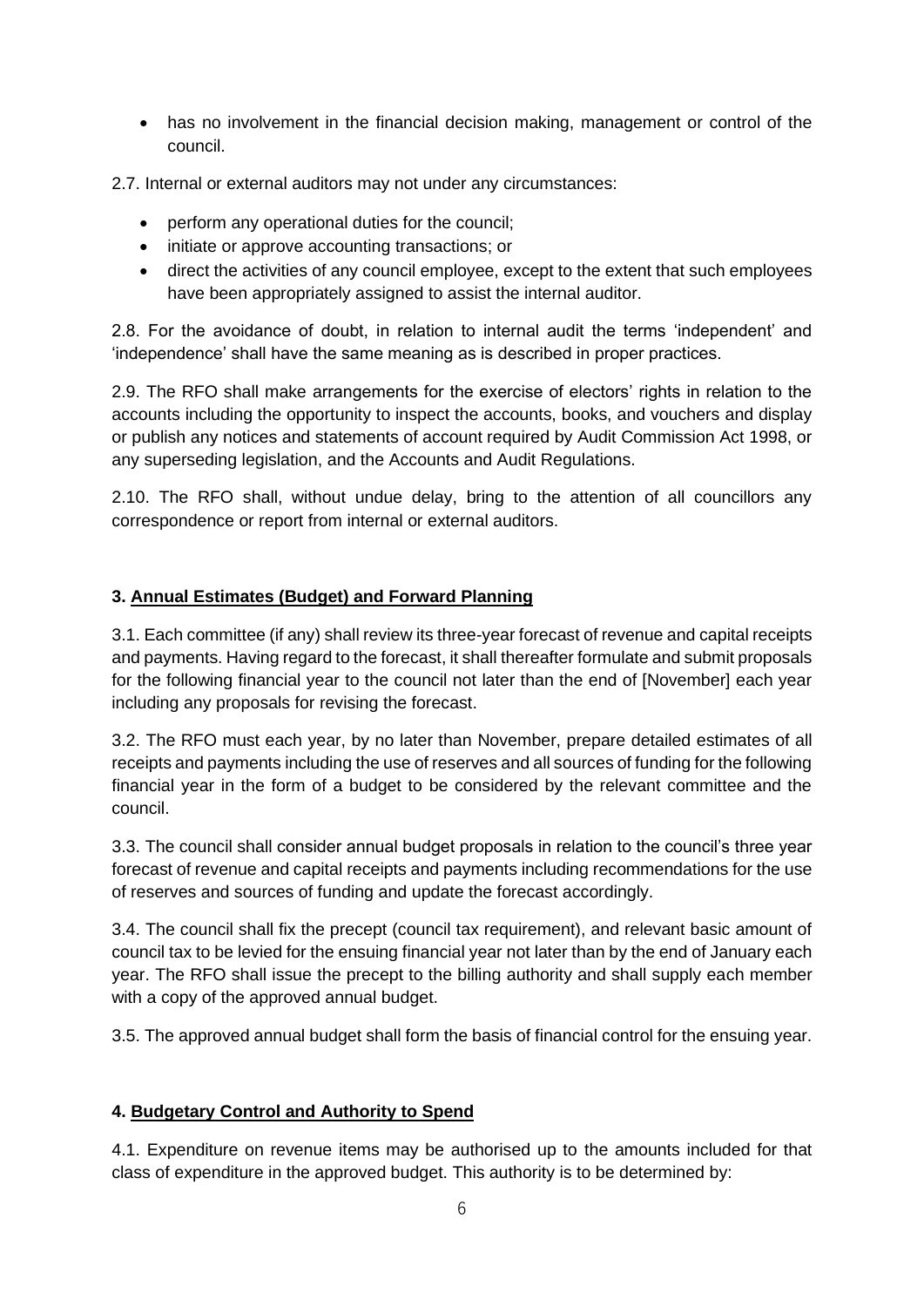- the council for all items over £5,000;
- a duly delegated committee of the council for items over £500; or
- the Clerk, in conjunction with Chairman of Council or Chairman of the appropriate committee, for any items below £500.

Such authority is to be evidenced by a minute or by an authorisation slip duly signed by the Clerk, and where necessary also by the appropriate Chairman.

Contracts may not be disaggregated to avoid controls imposed by these regulations.

4.2. No expenditure may be authorised that will exceed the amount provided in the revenue budget for that class of expenditure other than by resolution of the council, or duly delegated committee. During the budget year and with the approval of council having considered fully the implications for public services, unspent and available amounts may be moved to other budget headings or to an earmarked reserve as appropriate ('virement').

4.3. Unspent provisions in the revenue or capital budgets for completed projects shall not be carried forward to a subsequent year.

4.4. The salary budgets are to be reviewed at least annually in October for the following financial year and such review shall be evidenced by a hard copy schedule signed by the Clerk and the Chairman of Council or relevant committee. The RFO will inform committees of any changes impacting on their budget requirement for the coming year in good time.

4.5. In cases of extreme risk to the delivery of council services, the clerk may authorise revenue expenditure on behalf of the council which in the clerk's judgement it is necessary to carry out. Such expenditure includes repair, replacement or other work, whether or not there is any budgetary provision for the expenditure, subject to a limit of £500. The Clerk shall report such action to the chairman as soon as possible and to the council as soon as practicable thereafter.

4.6. No expenditure shall be authorised in relation to any capital project and no contract entered into or tender accepted involving capital expenditure unless the council is satisfied that the necessary funds are available and the requisite borrowing approval has been obtained.

4.7. All capital works shall be administered in accordance with the council's standing orders and financial regulations relating to contracts.

4.8. The RFO shall regularly provide the council with a statement of receipts and payments to date under each head of the budgets, comparing actual expenditure to the appropriate date against that planned as shown in the budget. These statements are to be prepared at least at the end of each financial quarter and shall show explanations of material variances. For this purpose "material" shall be in excess of £100 or 15% of the budget.

4.9. Changes in earmarked reserves shall be approved by council as part of the budgetary control process.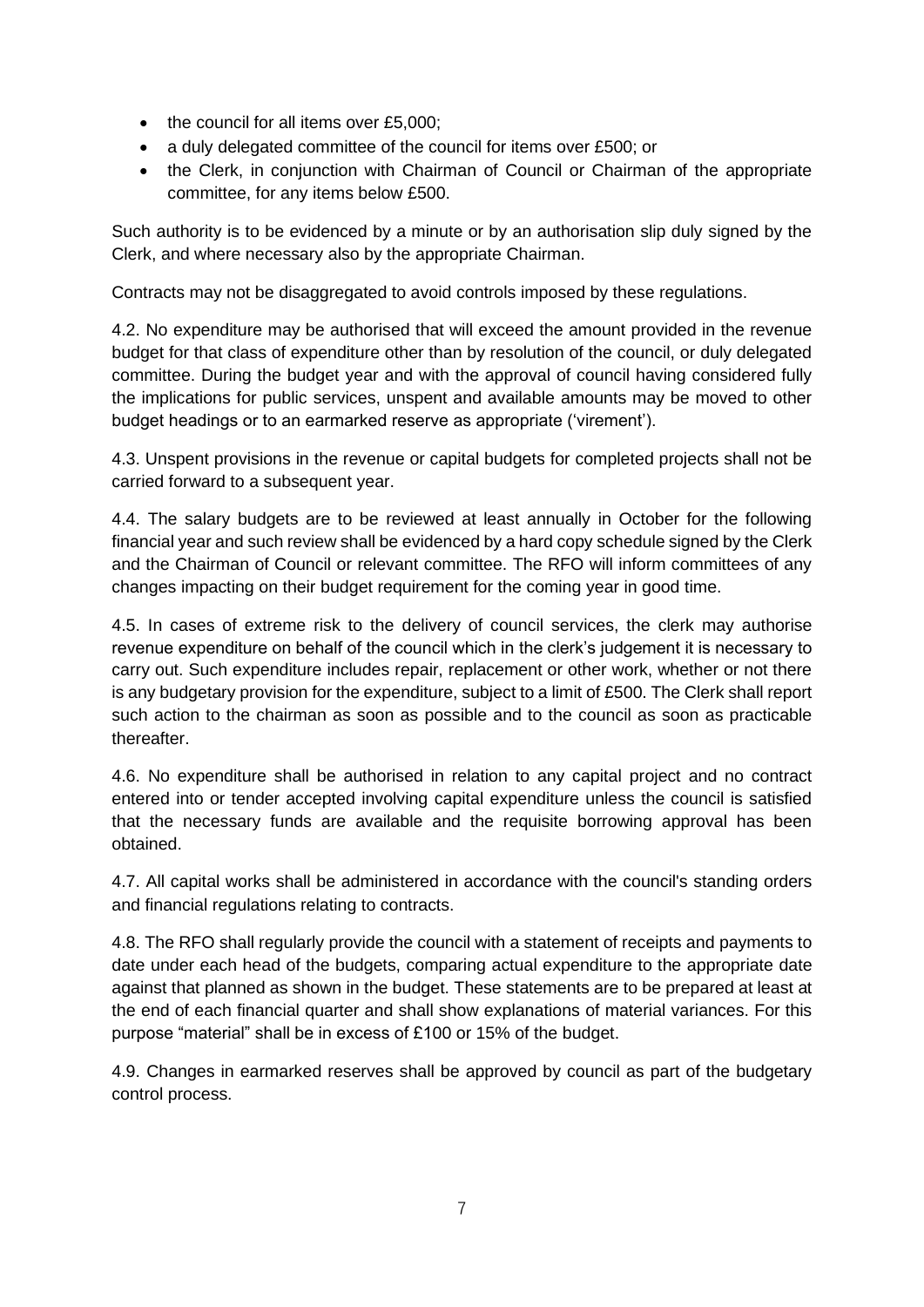#### **5. Banking Arrangements and Authorisation of Payments**

5.1. The council's banking arrangements, including the bank mandate, shall be made by the RFO and approved by the council; banking arrangements may not be delegated to a committee. They shall be regularly reviewed for safety and efficiency. The council may seek credit references in respect of members or employees who act as signatories.

5.2. The RFO shall prepare a schedule of payments requiring authorisation, forming part of the Agenda for the Meeting and, together with the relevant invoices, present the schedule to council or finance committee. The council / committee shall review the schedule for compliance and, having satisfied itself shall authorise payment by a resolution of the council or finance committee. The approved schedule shall be ruled off and initialled by the Chairman of the Meeting. A detailed list of all payments shall be disclosed within or as an attachment to the minutes of the meeting at which payment was authorised. Personal payments (including salaries, wages, expenses and any payment made in relation to the termination of a contract of employment) may be summarised to remove public access to any personal information.

5.3. All invoices for payment shall be examined, verified and certified by the RFO to confirm that the work, goods or services to which each invoice relates has been received, carried out, examined and represents expenditure previously approved by the council.

5.4. The RFO shall examine invoices for arithmetical accuracy and analyse them to the appropriate expenditure heading. The RFO shall take all steps to pay all invoices submitted, and which are in order, at the next available council or Finance Committee meeting.

5.5. The Clerk and RFO shall have delegated authority to authorise the payment of items only in the following circumstances:

a) If a payment is necessary to avoid a charge to interest under the Late Payment of Commercial Debts (Interest) Act 1998, and the due date for payment is before the next scheduled Meeting of council, where the Clerk and RFO certify that there is no dispute or other reason to delay payment, provided that a list of such payments shall be submitted to the next appropriate meeting of council or finance committee;

b) An expenditure item authorised under 5.6 below (continuing contracts and obligations) provided that a list of such payments shall be submitted to the next appropriate meeting of council or finance committee; or

c) fund transfers within the councils banking arrangements up to the sum of £10,000, provided that a list of such payments shall be submitted to the next appropriate meeting of council or finance committee.

5.6. For each financial year the Clerk and RFO shall draw up a list of due payments which arise on a regular basis as the result of a continuing contract, statutory duty, or obligation (such as but not exclusively) Salaries, PAYE and NI, Superannuation Fund and regular maintenance contracts and the like for which council or a duly authorised committee, may authorise payment for the year provided that the requirements of regulation 4.1 (Budgetary Controls) are adhered to, provided also that a list of such payments shall be submitted to the next appropriate meeting of council or Finance Committee.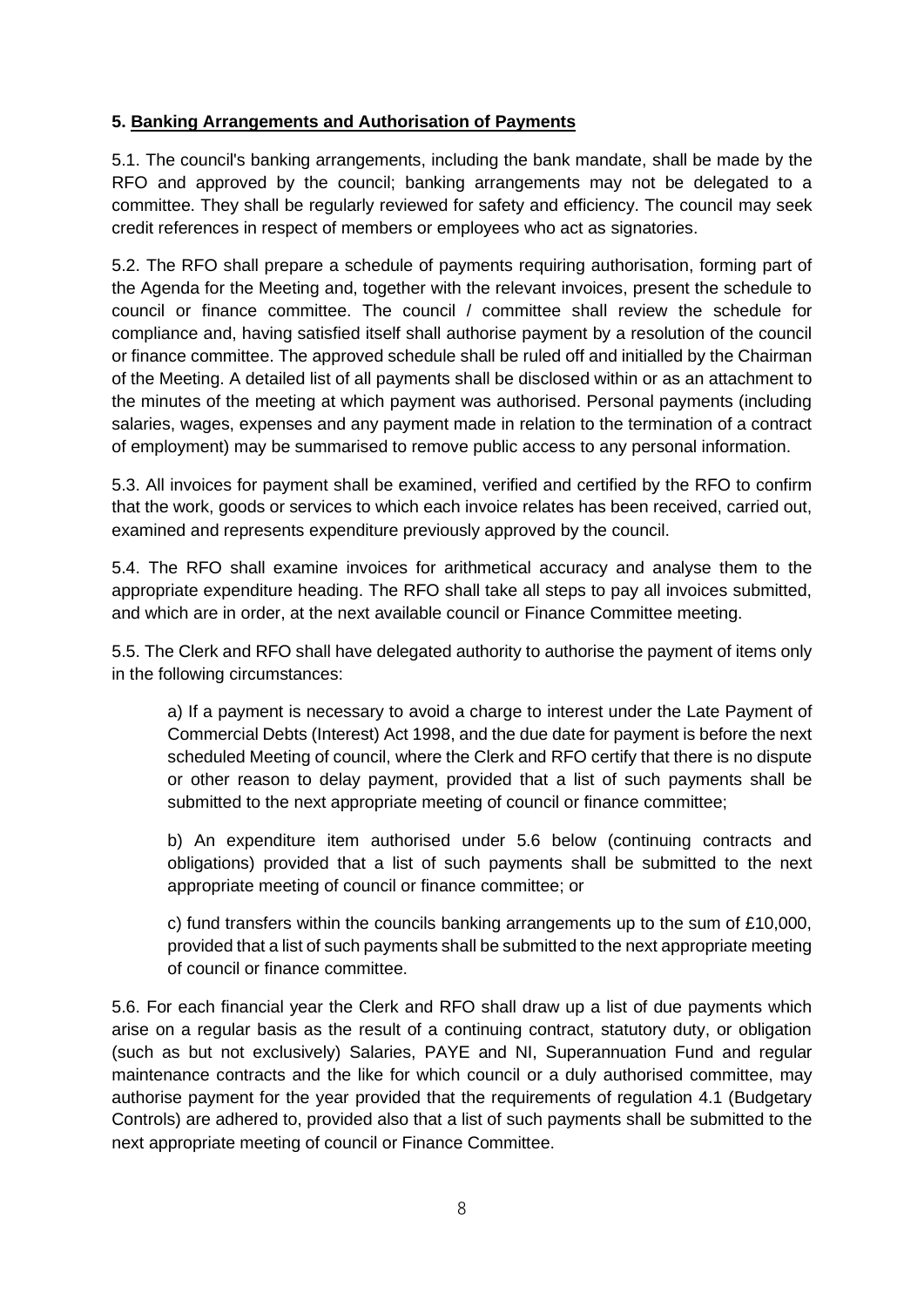5.7. A record of regular payments made under 5.6 above shall be drawn up and be signed by two members on each and every occasion when payment is authorised - thus controlling the risk of duplicated payments being authorised and / or made.

5.8. In respect of grants a duly authorised committee shall approve expenditure within any limits set by council and in accordance with any policy statement approved by council. Any Revenue or Capital Grant in excess of £5,000 shall before payment, be subject to ratification by resolution of the council.

5.9. Members are subject to the Code of Conduct that has been adopted by the council and shall comply with the Code and Standing Orders when a decision to authorise or instruct payment is made in respect of a matter in which they have a disclosable pecuniary or other interest, unless a dispensation has been granted.

5.10. The council will aim to rotate the duties of members in these Regulations so that onerous duties are shared out as evenly as possible over time.

5.11. Any changes in the recorded details of suppliers, such as bank account records, shall be approved in writing by a Member.

# **6. Instructions for the Making of Payments**

6.1. The council will make safe and efficient arrangements for the making of its payments.

6.2. Following authorisation under Financial Regulation 5 above, the council, a duly delegated committee or, if so delegated, the Clerk or RFO shall give instruction that a payment shall be made.

6.3. All payments shall be affected by cheque or other instructions to the council's bankers, or otherwise, in accordance with a resolution of council or duly delegated committee.

6.4. Cheques or orders for payment drawn on the bank account in accordance with the schedule as presented to council or committee shall be signed by two members of council and countersigned by the Clerk, in accordance with a resolution instructing that payment. A member who is a bank signatory, having a connection by virtue of family or business relationships with the beneficiary of a payment, should not, under normal circumstances, be a signatory to the payment in question.

6.5. To indicate agreement of the details shown on the cheque or order for payment with the counterfoil and the invoice or similar documentation, the signatories shall each also initial the cheque counterfoil.

6.6. Cheques or orders for payment shall not normally be presented for signature other than at a council or committee meeting (including immediately before or after such a meeting). Any signatures obtained away from such meetings shall be reported to the council or Finance Committee at the next convenient meeting.

6.7. If thought appropriate by the council, payment for utility supplies (energy, telephone and water) and any National Non-Domestic Rates may be made by variable direct debit provided that the instructions are signed by two members and any payments are reported to council as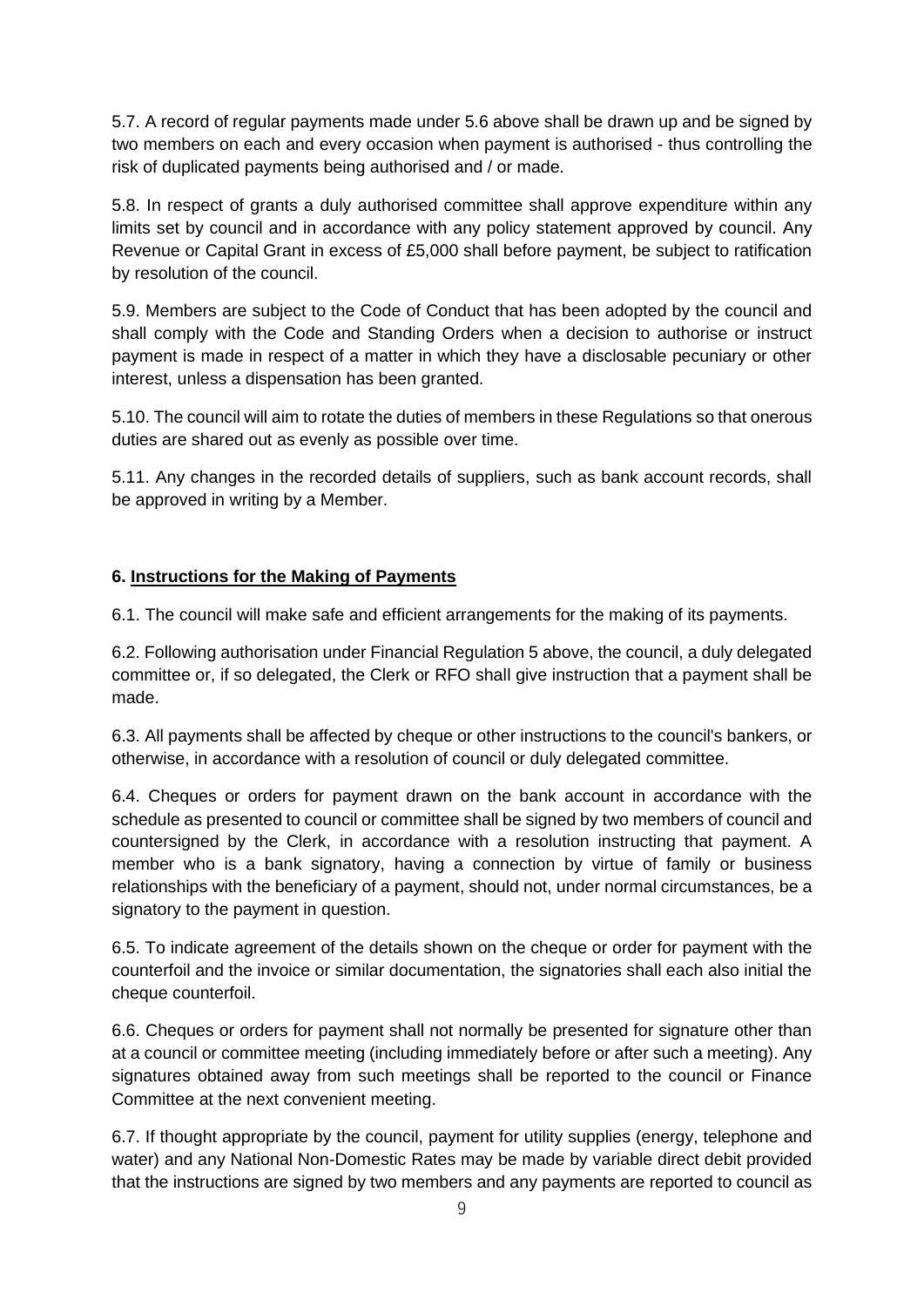made. The approval of the use of a variable direct debit shall be renewed by resolution of the council at least every two years.

6.8. If thought appropriate by the council, payment for certain items (principally salaries) may be made by banker's standing order provided that the instructions are signed, or otherwise evidenced by two members are retained and any payments are reported to council as made. The approval of the use of a banker's standing order shall be renewed by resolution of the council at least every two years.

6.9. If thought appropriate by the council, payment for certain items may be made by BACS or CHAPS methods provided that the instructions for each payment are signed, or otherwise evidenced, by two authorised bank signatories, are retained and any payments are reported to council as made. The approval of the use of BACS or CHAPS shall be renewed by resolution of the council at least every two years.

6.10. If thought appropriate by the council payment for certain items may be made by internet banking transfer provided evidence is retained showing which members approved the payment.

6.11. Where a computer requires use of a personal identification number (PIN) or other password(s), for access to the council's records on that computer, a note shall be made of the PIN and Passwords and shall be handed to and retained by the Chairman of Council in a sealed dated envelope. This envelope may not be opened other than in the presence of two other councillors. After the envelope has been opened, in any circumstances, the PIN and / or passwords shall be changed as soon as practicable. The fact that the sealed envelope has been opened, in whatever circumstances, shall be reported to all members immediately and formally to the next available meeting of the council. This will not be required for a member's personal computer used only for remote authorisation of bank payments.

6.12. No employee or councillor shall disclose any PIN or password, relevant to the working of the council or its bank accounts, to any person not authorised in writing by the council or a duly delegated committee.

6.13. Regular back-up copies of the records on any computer shall be made and shall be stored securely away from the computer in question, and preferably off site.

6.14. The council, and any members using computers for the council's financial business, shall ensure that anti-virus, anti-spyware and firewall software with automatic updates, together with a high level of security, is used.

6.15. Where internet banking arrangements are made with any bank, the RFO shall be appointed as the Service Administrator. The bank mandate approved by the council shall identify a number of councillors who will be authorised to approve transactions on those accounts. The bank mandate will state clearly the amounts of payments that can be instructed by the use of the Service Administrator alone, or by the Service Administrator with a stated number of approvals.

6.16. Access to any internet banking accounts will be directly to the access page (which may be saved under "favourites"), and not through a search engine or e-mail link. Remembered or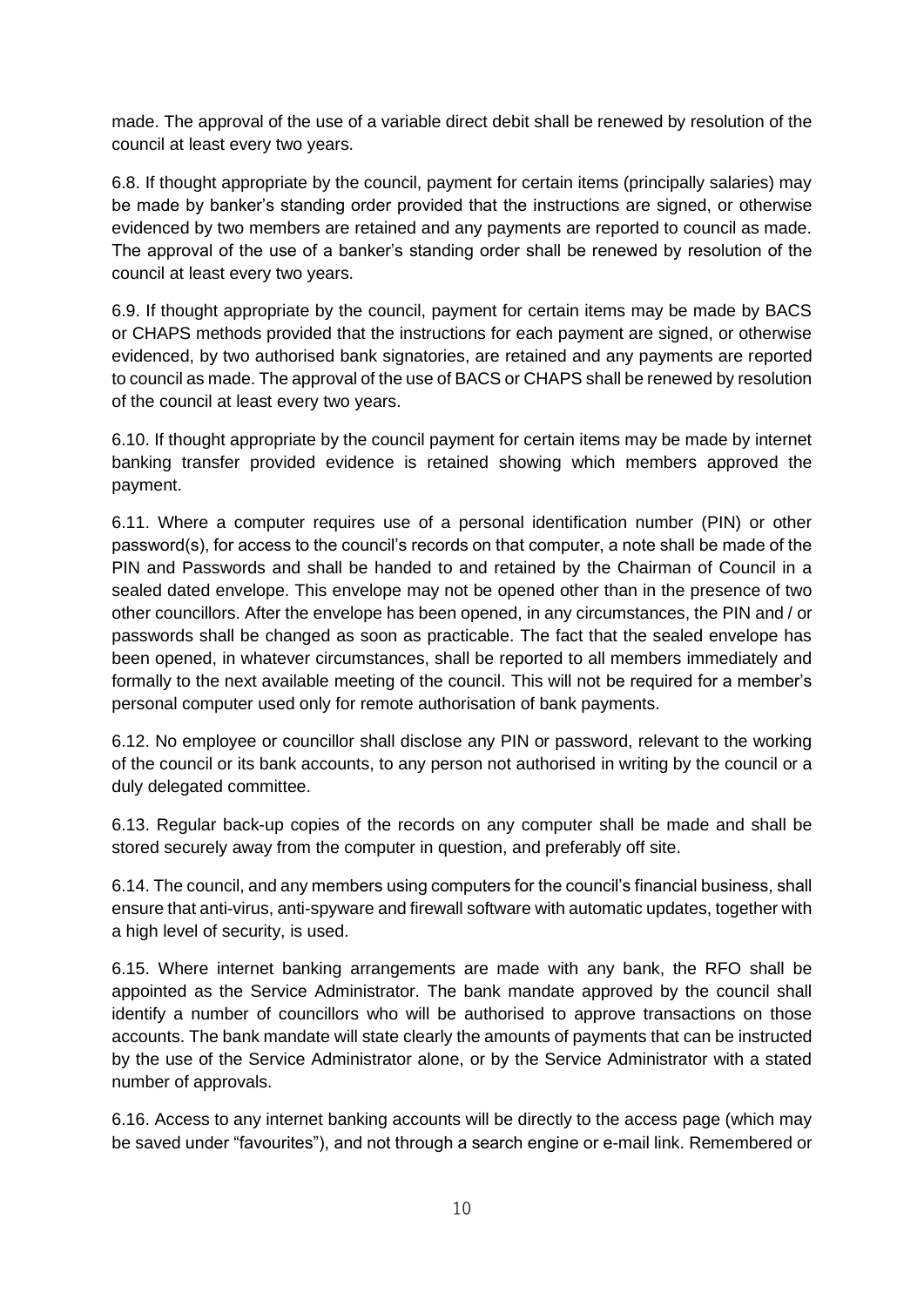saved passwords facilities must not be used on any computer used for council banking work. Breach of this Regulation will be treated as a very serious matter under these regulations.

6.17. Changes to account details for suppliers, which are used for internet banking may only be changed on written hard copy notification by the supplier and supported by hard copy authority for change signed by the Clerk/RFO and a council member . A programme of regular checks of standing data with suppliers will be followed.

6.18. Any Debit Card issued for use will be specifically restricted to the Clerk / RFO and will also be restricted to a single transaction maximum value of £500 unless authorised by council or finance committee in writing before any order is placed.

6.19. A pre-paid debit card may be issued to employees with varying limits. These limits will be set by the council. Transactions and purchases made will be reported to the council and authority for topping-up shall be at the discretion of the council.

6.20. Any corporate credit card or trade card account opened by the council will be specifically restricted to use by the Clerk / RFO and shall be subject to automatic payment in full at each month-end. Personal credit or debit cards of members or staff shall not be used under any circumstances.

6.21. The council will not maintain any form of cash float. All cash received must be banked intact. Any payments made in cash by the Clerk / RFO (for example for postage or minor stationery items) shall be refunded on a regular basis, at least quarterly.

# **7. Payment of Salaries**

7.1. As an employer, the council shall make arrangements to meet fully the statutory requirements placed on all employers by PAYE and National Insurance legislation. The payment of all salaries shall be made in accordance with payroll records and the rules of PAYE and National Insurance currently operating, and salary rates shall be as agreed by council, or duly delegated committee.

7.2. Payment of salaries and payment of deductions from salary such as may be required to be made for tax, national insurance and pension contributions, or similar statutory or discretionary deductions must be made in accordance with the payroll records and on the appropriate dates stipulated in employment contracts, provided that each payment is reported to the next available council meeting, as set out in these regulations above.

7.3. No changes shall be made to any employee's pay, emoluments, or terms and conditions of employment without the prior consent of the council.

7.4. Each and every payment to employees of net salary and to the appropriate creditor of the statutory and discretionary deductions shall be recorded in a separate confidential record (confidential cash book). This confidential record is not open to inspection or review (under the Freedom of Information Act 2000 or otherwise) other than:

- a) by any councillor who can demonstrate a need to know;
- b) by the internal auditor;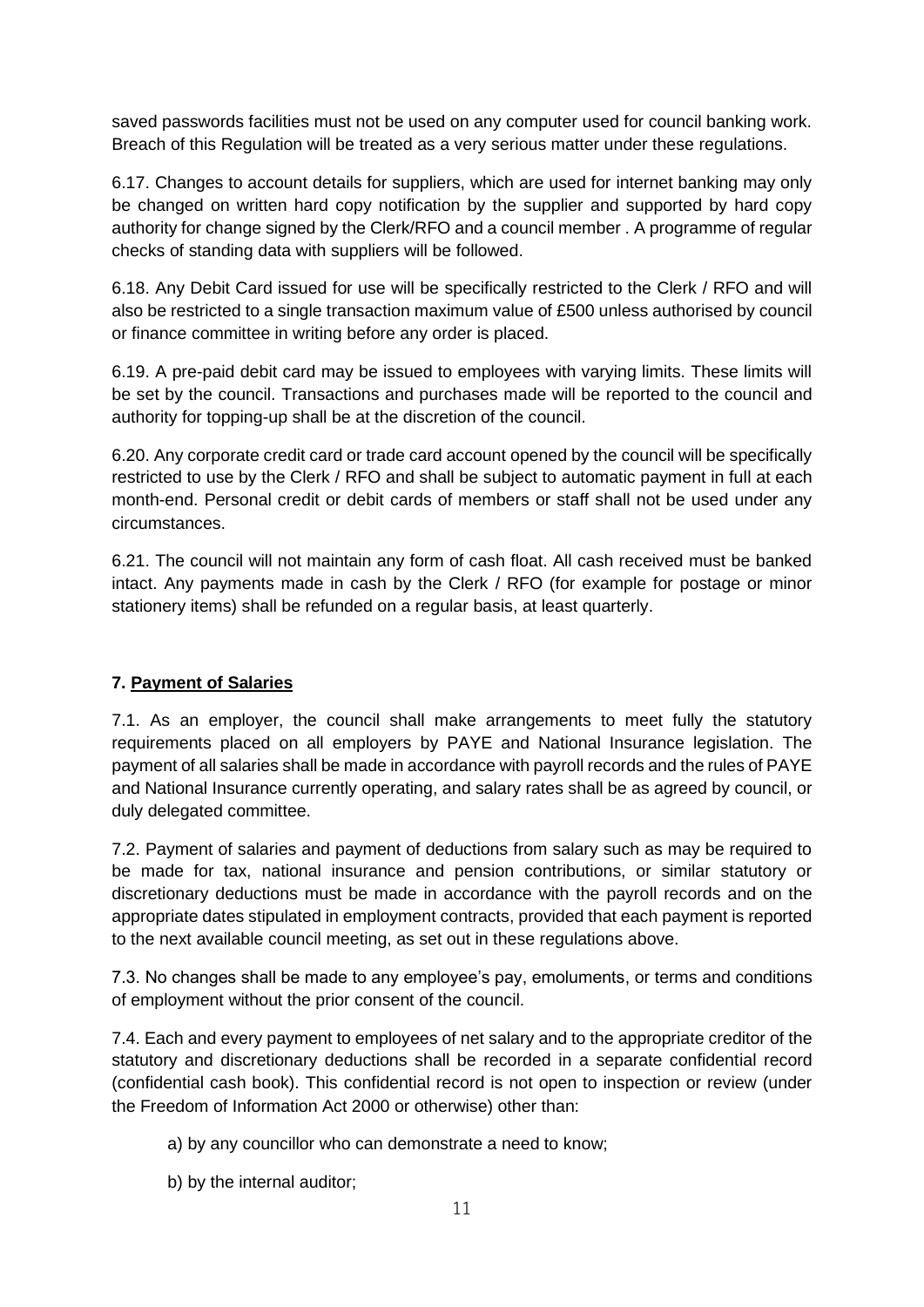c) by the external auditor; or

d) by any person authorised under Audit Commission Act 1998, or any superseding legislation.

7.5. The total of such payments in each calendar month shall be reported with all other payments as made as may be required under these Financial Regulations, to ensure that only payments due for the period have actually been paid.

7.6. An effective system of personal performance management should be maintained for the senior officers.

7.7. Any termination payments shall be supported by a clear business case and reported to the council. Termination payments shall only be authorised by council.

7.8. Before employing interim staff, the council must consider a full business case.

# **8. Loans and Investments**

8.1. All borrowings shall be affected in the name of the council, after obtaining any necessary borrowing approval. Any application for borrowing approval shall be approved by Council as to terms and purpose. The application for borrowing approval, and subsequent arrangements for the loan shall only be approved by full council.

8.2. Any financial arrangement which does not require formal borrowing approval from the Secretary of State/Welsh Assembly Government (such as Hire Purchase or Leasing of tangible assets) shall be subject to approval by the full council. In each case a report in writing shall be provided to council in respect of value for money for the proposed transaction.

8.3. The council will arrange with the council's banks and investment providers for the sending of a copy of each statement of account to the Chairman of the council at the same time as one is issued to the Clerk / RFO.

8.4. All loans and investments shall be negotiated in the name of the council and shall be for a set period in accordance with council policy.

8.5. The council shall consider the need for an Investment Strategy and Policy which, if drawn up, shall be in accordance with relevant regulations, proper practices and guidance. Any Strategy and Policy shall be reviewed by the council at least annually.

8.6. All investments of money under the control of the council shall be in the name of the council.

8.7. All investment certificates and other documents relating thereto shall be retained in the custody of the RFO.

8.8. Payments in respect of short term or long-term investments, including transfers between bank accounts held in the same bank, or branch, shall be made in accordance with Regulation 5 (Authorisation of payments) and Regulation 6 (Instructions for payments).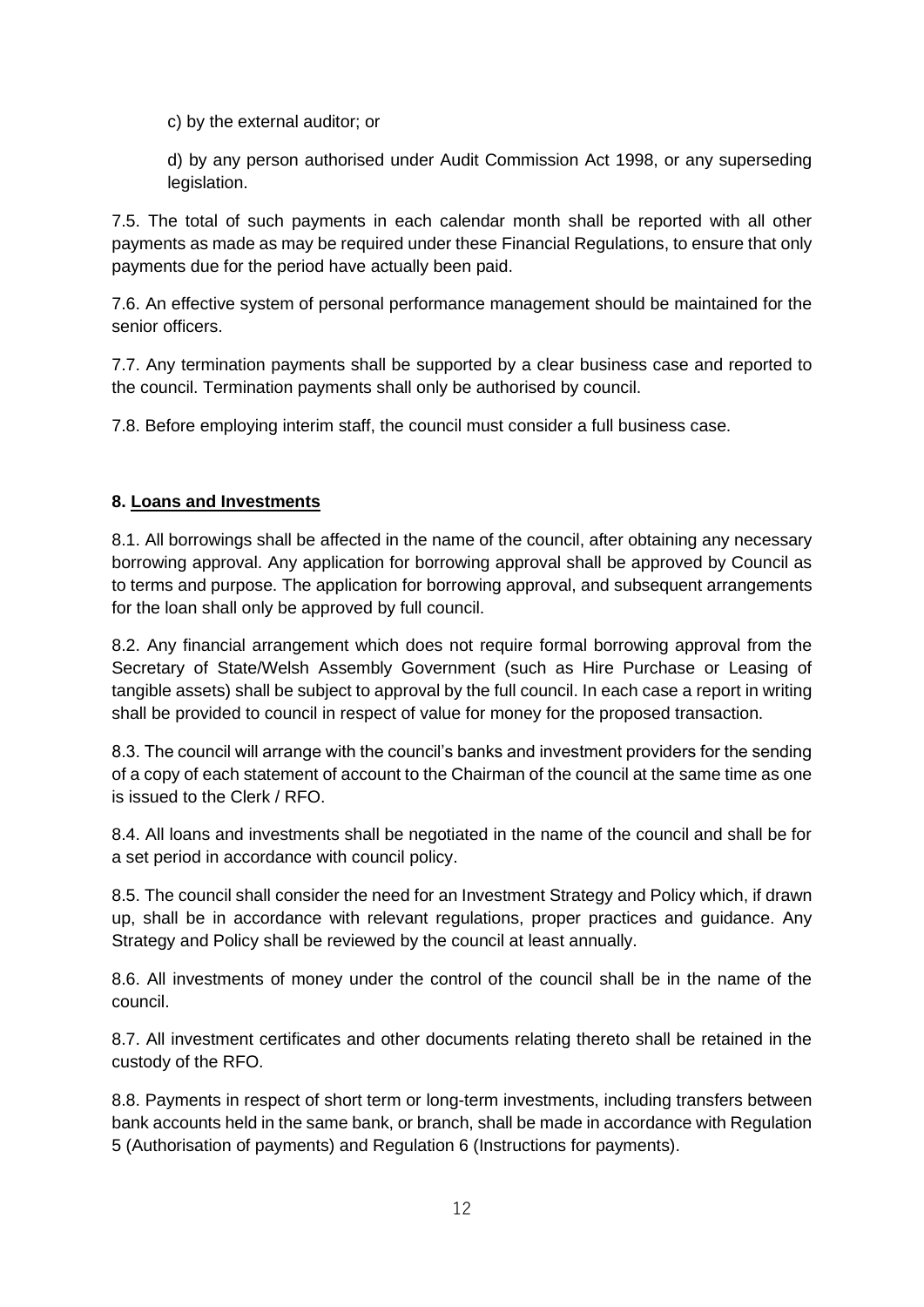# **9. Income**

9.1. The collection of all sums due to the council shall be the responsibility of and under the supervision of the RFO.

9.2. Particulars of all charges to be made for work done, services rendered or goods supplied shall be agreed annually by the council, notified to the RFO and the RFO shall be responsible for the collection of all accounts due to the council.

9.3. The council will review all fees and charges at least annually, following a report of the Clerk.

9.4. Any sums found to be irrecoverable and any bad debts shall be reported to the council and shall be written off in the year.

9.5. All sums received on behalf of the council shall be banked intact as directed by the RFO. In all cases, all receipts shall be deposited with the council's bankers with such frequency as the RFO considers necessary.

9.6. The origin of each receipt shall be entered on the paying-in slip.

9.7. Personal cheques shall not be cashed out of money held on behalf of the council.

9.8. The RFO shall promptly complete any VAT Return that is required. Any repayment claim due in accordance with VAT Act 1994 section 33 shall be made at least annually coinciding with the financial year end.

9.9. Where any significant sums of cash are regularly received by the council, the RFO shall take such steps as are agreed by the council to ensure that more than one person is present when the cash is counted in the first instance, that there is a reconciliation to some form of control such as ticket issues, and that appropriate care is taken in the security and safety of individuals banking such cash.

# **10. Orders for Work, Goods and Services**

10.1. An official order or letter shall be issued for all work, goods and services unless a formal contract is to be prepared or an official order would be inappropriate. Copies of orders shall be retained.

10.2. Order books shall be controlled by the RFO.

10.3. All members and officers are responsible for obtaining value for money at all times. An officer issuing an official order shall ensure as far as reasonable and practicable that the best available terms are obtained in respect of each transaction, usually by obtaining three or more quotations or estimates from appropriate suppliers, subject to any de minimis provisions in Regulation 11.1 below.

10.4. A member may not issue an official order or make any contract on behalf of the council.

10.5. The RFO shall verify the lawful nature of any proposed purchase before the issue of any order, and in the case of new or infrequent purchases or payments, the RFO shall ensure that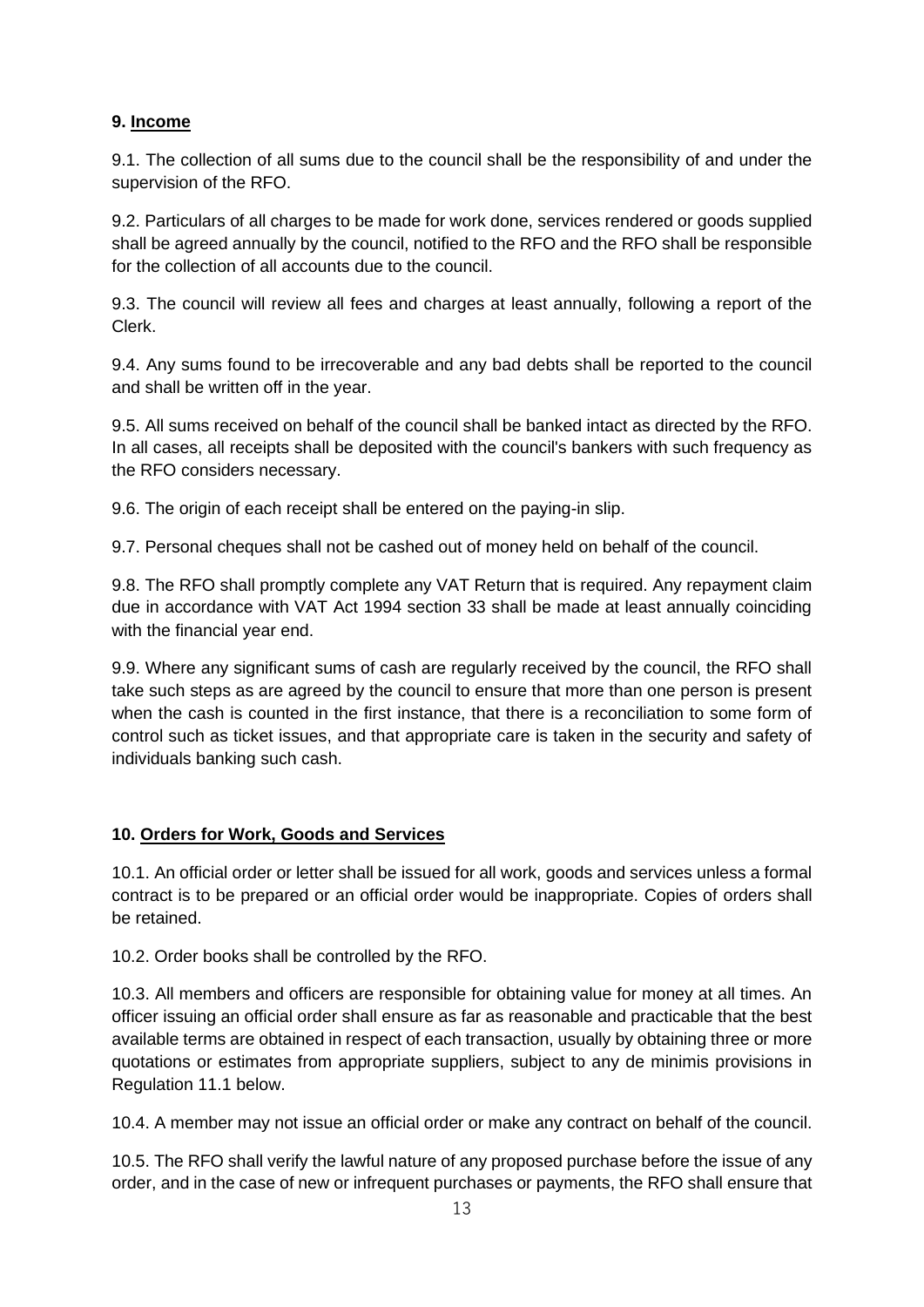the statutory authority shall be reported to the meeting at which the order is approved so that the minutes can record the power being used.

#### **11. Contracts**

11.1. Procedures as to contracts are laid down as follows:

a) Every contract shall comply with these financial regulations, and no exceptions shall be made otherwise than in an emergency provided that this regulation need not apply to contracts which relate to items (i) to (vi) below:

i. for the supply of gas, electricity, water, sewerage and telephone services;

ii. for specialist services such as are provided by legal professionals acting in disputes;

iii. for work to be executed or goods or materials to be supplied which consist of repairs to or parts for existing machinery or equipment or plant;

iv. for work to be executed or goods or materials to be supplied which constitute an extension of an existing contract by the council;

v. for additional audit work of the external auditor up to an estimated value of £500 (in excess of this sum the Clerk / RFO shall act after consultation with the Chairman and Vice Chairman of council); and

vi. for goods or materials proposed to be purchased which are proprietary articles and / or are only sold at a fixed price.

b) Where the council intends to procure or award a public supply contract, public service contract or public works contract as defined by The Public Contracts Regulations 2015 ("the Regulations") which is valued at £25,000 or more, the council shall comply with the relevant requirements of the Regulations<sup>2</sup>.

c) The full requirements of The Regulations, as applicable, shall be followed in respect of the tendering and award of a public supply contract, public service contract or public works contract which exceed thresholds in The Regulations set by the Public Contracts Directive 2014/24/EU (which may change from time to time)<sup>3</sup>.

d) When applications are made to waive financial regulations relating to contracts to enable a price to be negotiated without competition the reason shall be embodied in a recommendation to the council.

e) Such invitation to tender shall state the general nature of the intended contract and the Clerk shall obtain the necessary technical assistance to prepare a specification in

<sup>&</sup>lt;sup>2</sup> The Regulations require councils to use the Contracts Finder website to advertise contract opportunities, set out the procedures to be followed in awarding new contracts and to publicise the award of new contracts 3.<br>Thresholds ourrently applicable are: <sup>3</sup> Thresholds currently applicable are:

a) For public supply and public service contracts £189,330)

b) For public works contracts £4,733,252)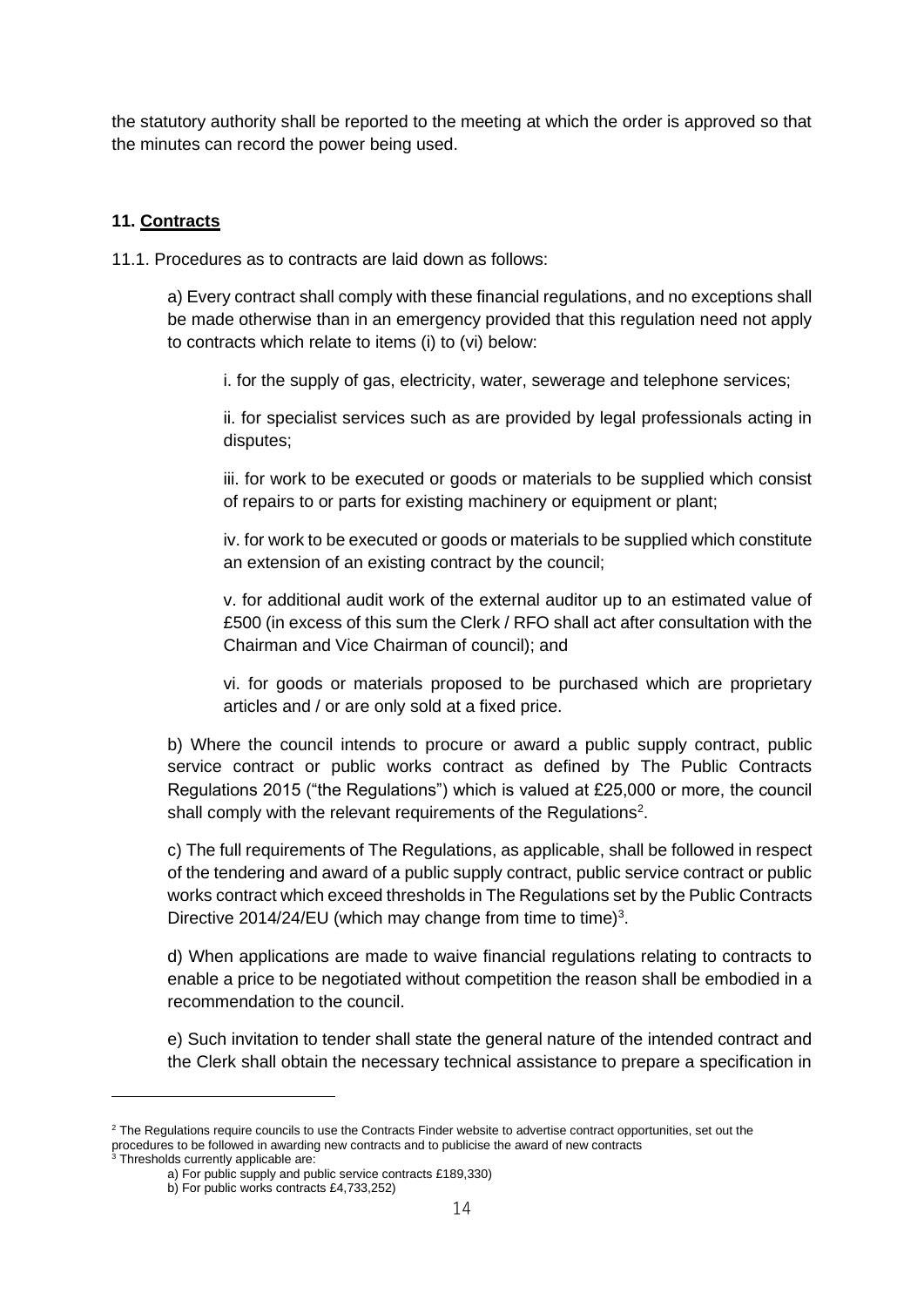appropriate cases. The invitation shall in addition state that tenders must be addressed to the Clerk in the ordinary course of post. Each tendering firm shall be supplied with a specifically marked envelope in which the tender is to be sealed and remain sealed until the prescribed date for opening tenders for that contract.

f) All sealed tenders shall be opened at the same time on the prescribed date by the Clerk in the presence of at least one member of council.

g) Any invitation to tender issued under this regulation shall be subject to Standing Orders 18 d<sup>4</sup> and shall refer to the terms of the Bribery Act 2010.

h) When it is to enter into a contract of less than £25,000 in value for the supply of goods or materials or for the execution of works or specialist services other than such goods, materials, works or specialist services as are excepted as set out in paragraph (a) the Clerk / RFO shall obtain 3 quotations (priced descriptions of the proposed supply); where the value is below £3,000 and above £100 the Clerk / RFO shall strive to obtain 3 estimates. Otherwise, Regulation 10.3 above shall apply.

i) The council shall not be obliged to accept the lowest or any tender, quote or estimate.

j) Should it occur that the council, or duly delegated committee, does not accept any tender, quote or estimate, the work is not allocated and the council requires further pricing, provided that the specification does not change, no person shall be permitted to submit a later tender, estimate or quote who was present when the original decisionmaking process was being undertaken.

# **12. Payments under contracts for building or other construction works**

12.1. Payments on account of the contract sum shall be made within the time specified in the contract by the RFO upon authorised certificates of the architect or other consultants engaged to supervise the contract (subject to any percentage withholding as may be agreed in the particular contract).

12.2. Where contracts provide for payment by instalments the RFO shall maintain a record of all such payments. In any case where it is estimated that the total cost of work carried out under a contract, excluding agreed variations, will exceed the contract sum of 5% or more a report shall be submitted to the council.

12.3. Any variation to a contract or addition to or omission from a contract must be approved by the council and Clerk to the contractor in writing, the council being informed where the final cost is likely to exceed the financial provision.

<sup>4</sup> Based on NALC's Model Standing Order 18d ©NALC 2018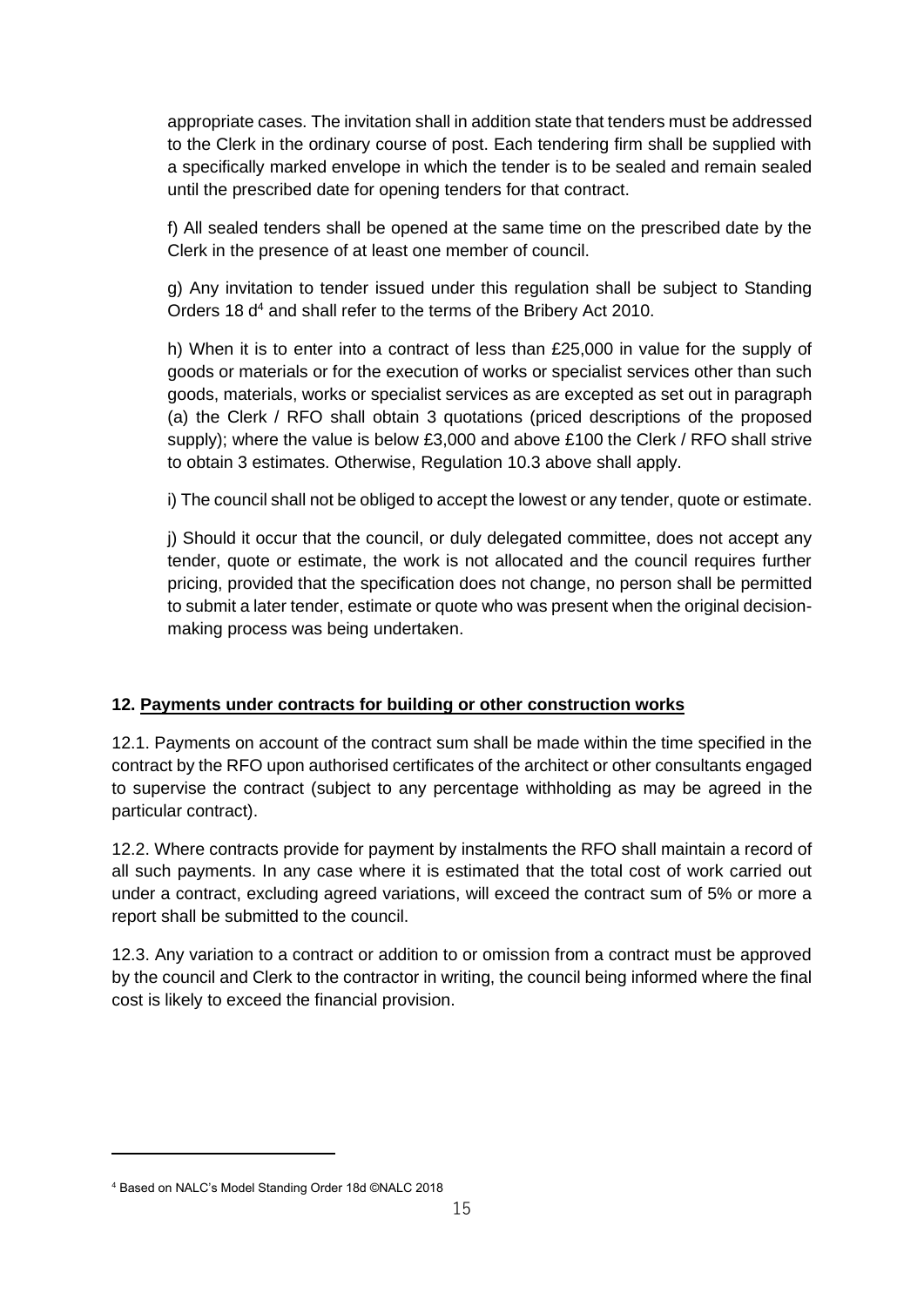#### **13. Assets, Properties and Estates**

13.1. The Clerk shall make appropriate arrangements for the custody of all title deeds and Land Registry Certificates of properties held by the council. The RFO shall ensure a record is maintained of all properties held by the council, recording the location, extent, plan, reference, purchase details, nature of the interest, tenancies granted, rents payable and purpose for which held in accordance with Accounts and Audit Regulations.

13.2. No tangible moveable property shall be purchased or otherwise acquired, sold, leased or otherwise disposed of, without the authority of the council, together with any other consents required by law, save where the estimated value of any one item of tangible movable property does not exceed £250.

13.3. No real property (interests in land) shall be sold, leased or otherwise disposed of without the authority of the council, together with any other consents required by law. In each case a report in writing shall be provided to council in respect of valuation and surveyed condition of the property (including matters such as planning permissions and covenants) together with a proper business case (including an adequate level of consultation with the electorate).

13.4. No real property (interests in land) shall be purchased or acquired without the authority of the full council. In each case a report in writing shall be provided to council in respect of valuation and surveyed condition of the property (including matters such as planning permissions and covenants) together with a proper business case (including an adequate level of consultation with the electorate).

13.5. Subject only to the limit set in Regulation 13.2 above, no tangible moveable property shall be purchased or acquired without the authority of the full council. In each case a report in writing shall be provided to council with a full business case.

13.6. The RFO shall ensure that an appropriate and accurate Register of Assets and Investments is kept up to date. The continued existence of tangible assets shown in the Register shall be verified at least annually, possibly in conjunction with a health and safety inspection of assets.

# **14. Insurance**

14.1. Following the annual risk assessment (per Regulation 15), the RFO shall effect all insurances and negotiate all claims on the council's insurers.

14.2. The RFO shall keep a record of all insurances effected by the council and the property and risks covered thereby and annually review it.

14.3 The RFO shall be notified of any loss liability or damage or of any event likely to lead to a claim, and shall report these to council at the next available meeting.

14.4. All appropriate members and employees of the council shall be included in a suitable form of security or fidelity guarantee insurance which shall cover the maximum risk exposure as determined at least annually by the council, or duly delegated committee.